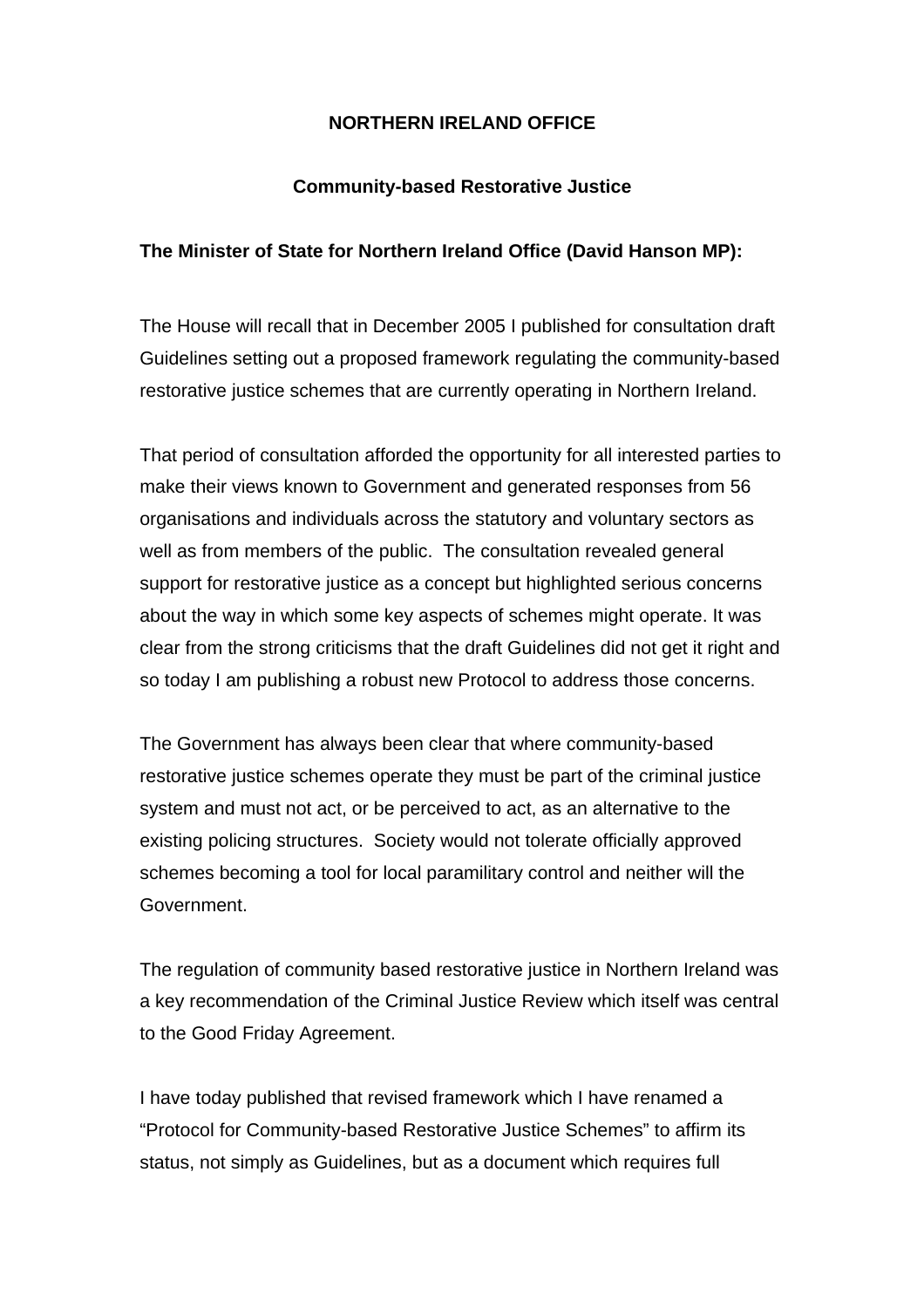compliance by all participants and which effectively sets a 'gold standard' for schemes. I have placed a copy of the Protocol in the Library of the House.

The Protocol contains a number of important changes which will, I believe, substantively address the four key issues of concern raised by respondents during the consultation. Those concerns centred on: the ability for schemes to use third parties to distance themselves from direct engagement with the police; arrangements for determining the suitability of persons working in schemes; the need for a robust independent complaints mechanism; and the need to set demanding standards for schemes underpinned by an effective inspection regime.

As a consequence of those concerns I have:

- removed the provision for schemes to report offences to the Police Service of Northern Ireland through a third party. The Protocol now requires that schemes engage, and have a direct relationship, with police on all matters governed by the Protocol. The centrality of the police to the way in which schemes operate is non-negotiable.
- agreed arrangements for a panel, comprising representatives of relevant statutory bodies, to determine the suitability of individuals to work in posts governed by the Protocol. The Panel will consider criminal records and other pertinent information provided by statutory agencies, including the police, in determining the suitability of any individual in accordance with published criteria contained in the Protocol.
- agreed with the Probation Board for Northern Ireland that they will establish an independent complaints mechanism for victims and offenders who may have cause to raise concerns about how a scheme has handled their case.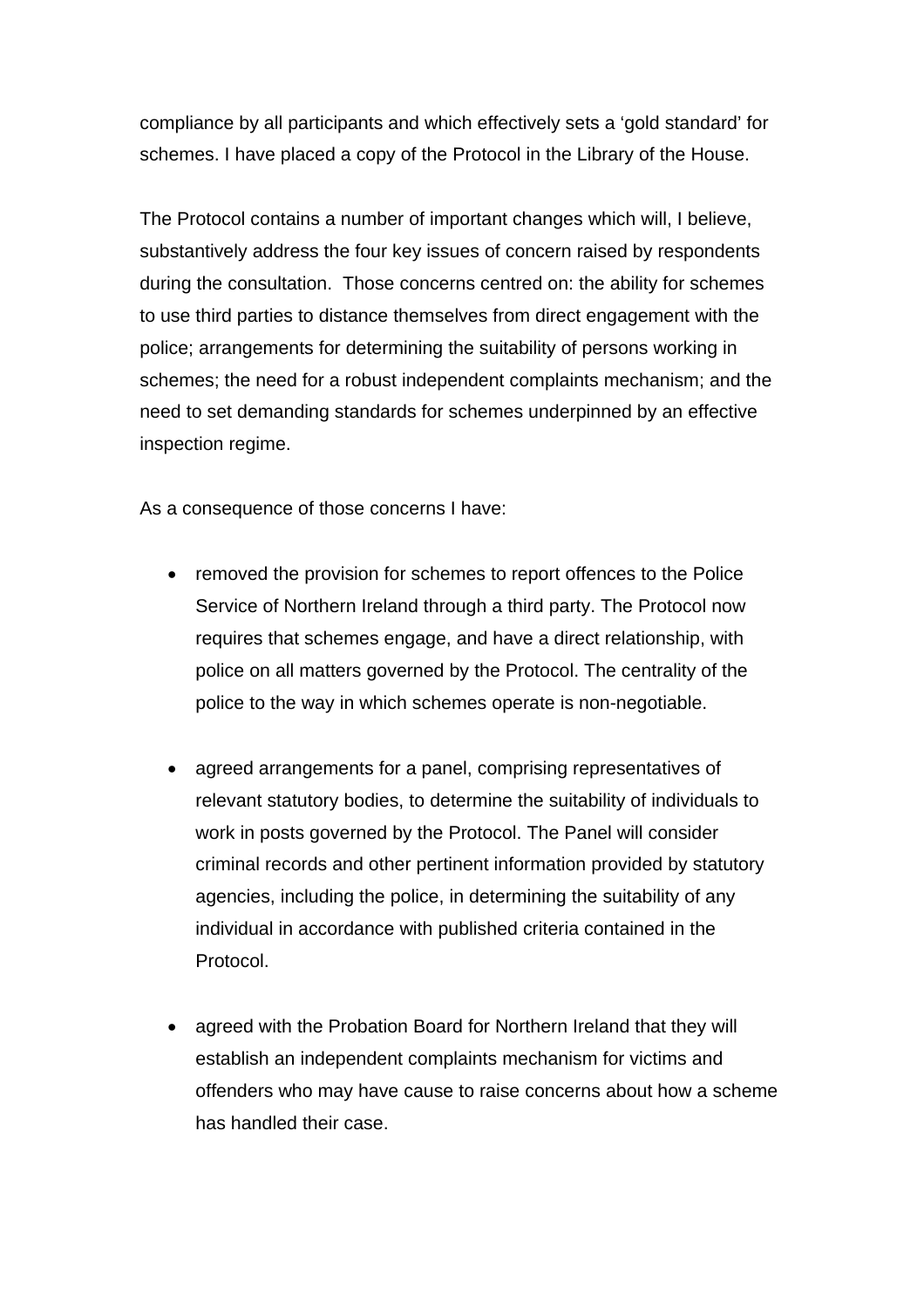• ensured that the new Protocol sets exacting standards which schemes must meet to achieve accreditation, with continued compliance tested by a rigorous, regular and unannounced inspection regime undertaken by the Criminal Justice Inspectorate who shall publish their inspection reports.

The Protocol would establish the relationship between schemes and the criminal justice system in dealing with low-level criminal offences and offenders and, by definition, governs cases which have both achieved the criminal threshold and been deemed suitable by the Public Prosecution Service for referral for a restorative disposal. Whilst the Protocol cannot therefore formally extend to schemes' other activities, as part of the inspection regime records of non-criminal cases handled by schemes will be examined to help ensure that all cases attaining the criminal threshold have been referred to the police. Schemes which achieve accreditation will, as organisations, have demonstrated the attainment of the high standards required in the Protocol which I expect to see reflected in all aspects of their activities.

Due to the significant nature of the changes I want to allow for a further period of consultation on the new Protocol, which will run in parallel with an Equality Impact Assessment to explore the potential for any of its measures to adversely impact on equality of opportunity for any of the nine categories set out in section 75 of the Northern Ireland Act 1998. This will be launched shortly and will involve a 12 week public consultation period.

It has never been a direct corollary that schemes which sign up to the Protocol will receive NIO funding. However I expect that accredited schemes meeting the exacting standards set out in the Protocol should be in the best position, where they meet the appropriate grant criteria, to apply for funding from whatever statutory or charitable sources are currently available to them. Conversely any scheme which does not sign up to them will not receive any funding whatsoever from Government for Community-based Restorative Justice.